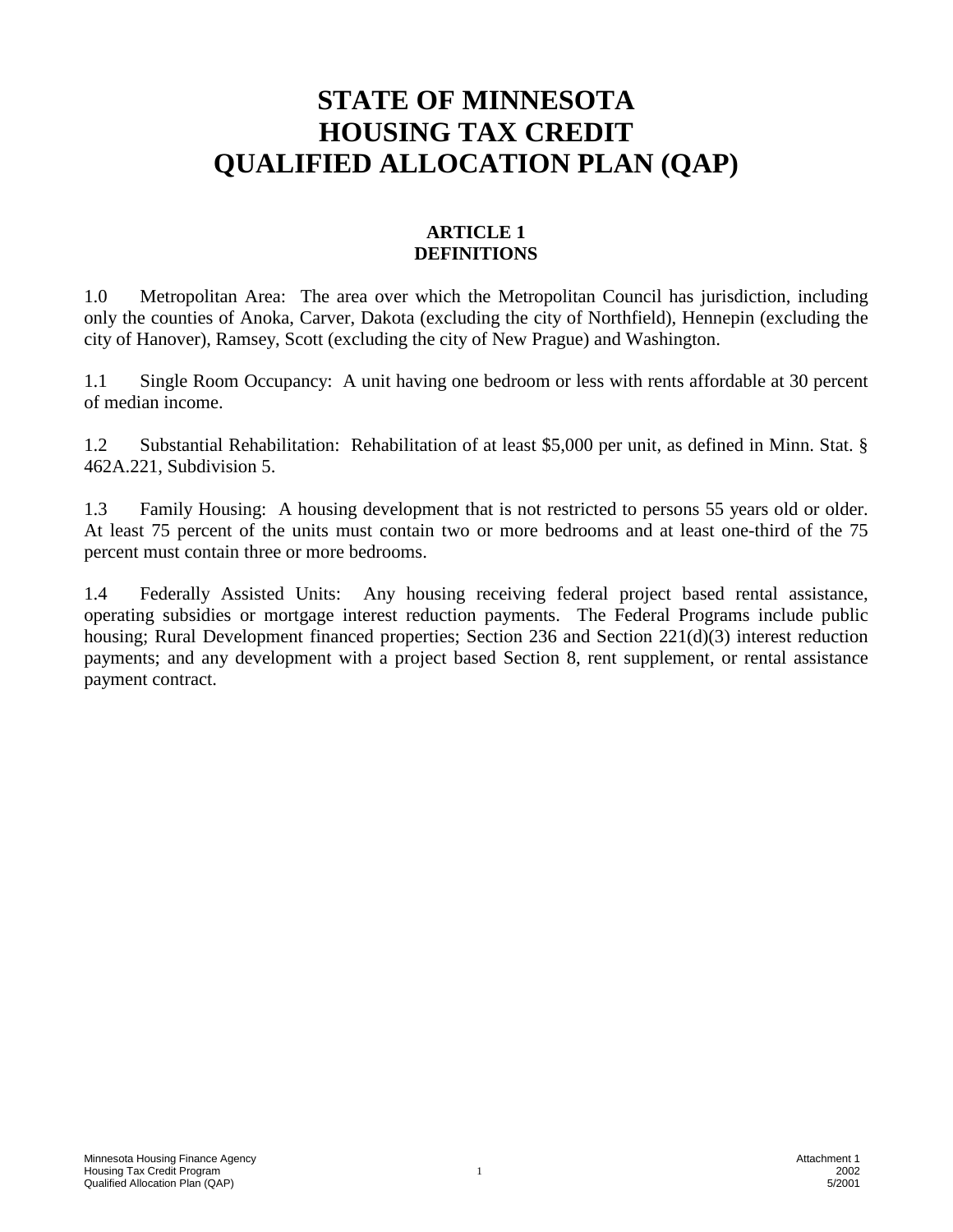### **ARTICLE 2 PREPARATION OF THE PLAN**

2.0 Pursuant to Section 42(m) of the U.S. Internal Revenue Code (the Code), Housing Credit Agencies are required to develop and adopt a "Qualified Allocation Plan" (the "Plan"). The Plan sets forth selection criteria which are appropriate to local conditions and priorities for allocating Tax Credits to housing projects.

2.1 Minn. Stat. §§ 462A.221 to 462A.225 (the Statute) provides that the federal allocation of tax credits available in Minnesota should be allocated among certain cities and counties and the Minnesota Housing Finance Agency (MHFA). The MHFA is the designated Agency for the State of Minnesota, Section 462A.223, Subd. 2.

2.2 The Plan was prepared by the staff of the MHFA according to a procedure set forth in Section 42(m) of the Code. All applicable regulations set forth in Section 42 of the Code, as amended, is hereby incorporated by reference.

2.3 The distribution of tax credits for Greater Minnesota was based upon the housing needs assessment prepared by MHFA staff and comments from the Greater Minnesota Allocation and Need Analysis Task Force.

2.4 The distribution of tax credits for the Metropolitan Area was developed by the Metropolitan Council, in consultation with the MHFA and representatives of local government and housing and redevelopment authorities. (Minn. Stat. 1996, § 462A.222, as amended.)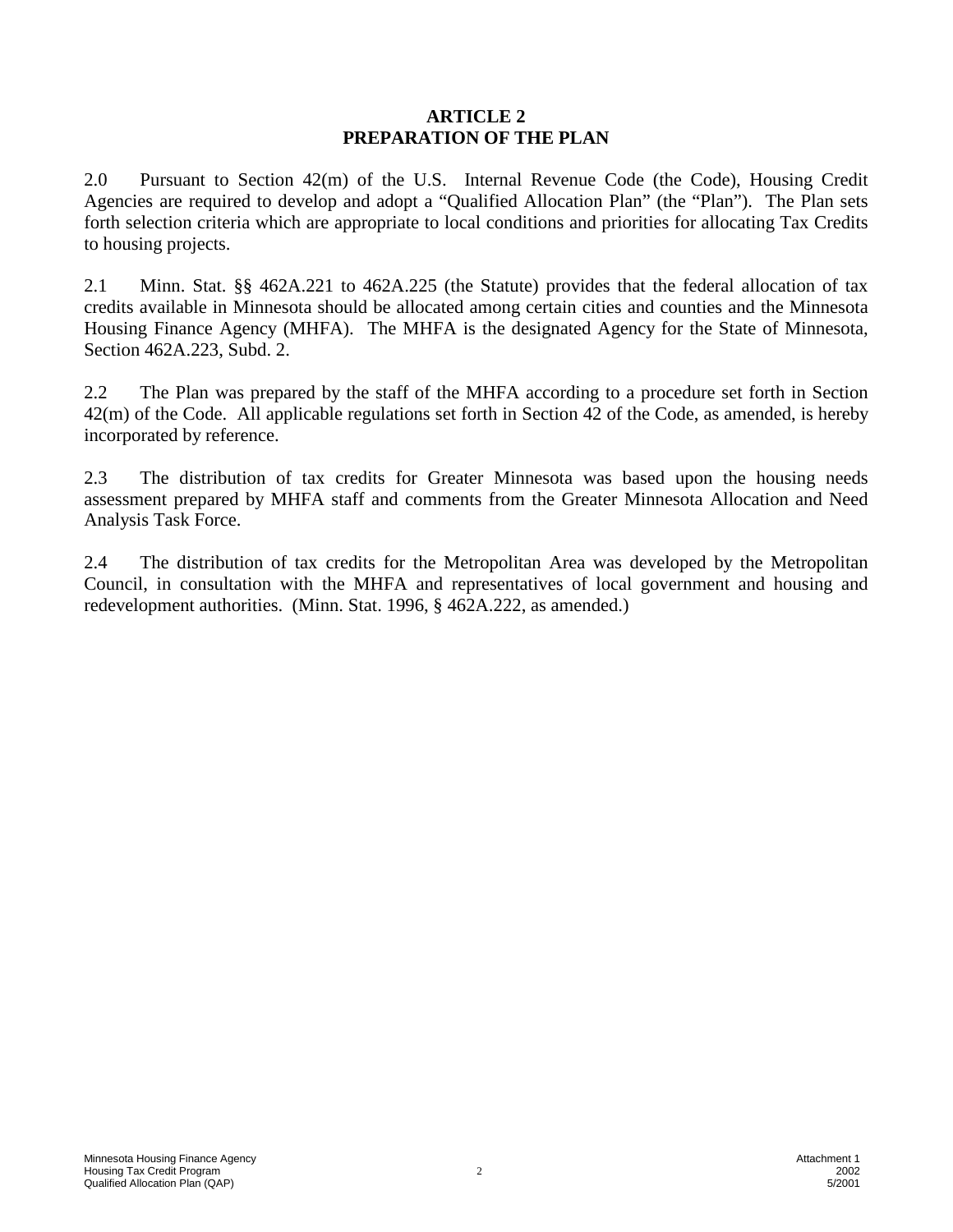# **ARTICLE 3 GENERAL CONCEPTS**

3.0 The Plan sets forth selection criteria to be used to determine housing priorities of the MHFA, the State of Minnesota's Housing Credit Agency, which are appropriate to local conditions.

3.1 As part of the evaluation by MHFA, the developer must first demonstrate, to the satisfaction of the MHFA, that the proposed project is marketable and financially feasible.

3.2 The Plan gives preference as required by federal legislation in allocating housing credit dollar amounts among selected projects to:

- a. Projects serving the lowest income tenants; and
- b. Projects obligated to serve qualified tenants for the longest periods.
- c. Projects in Qualified Census Tracks that are part of a concerted community revitalization plan.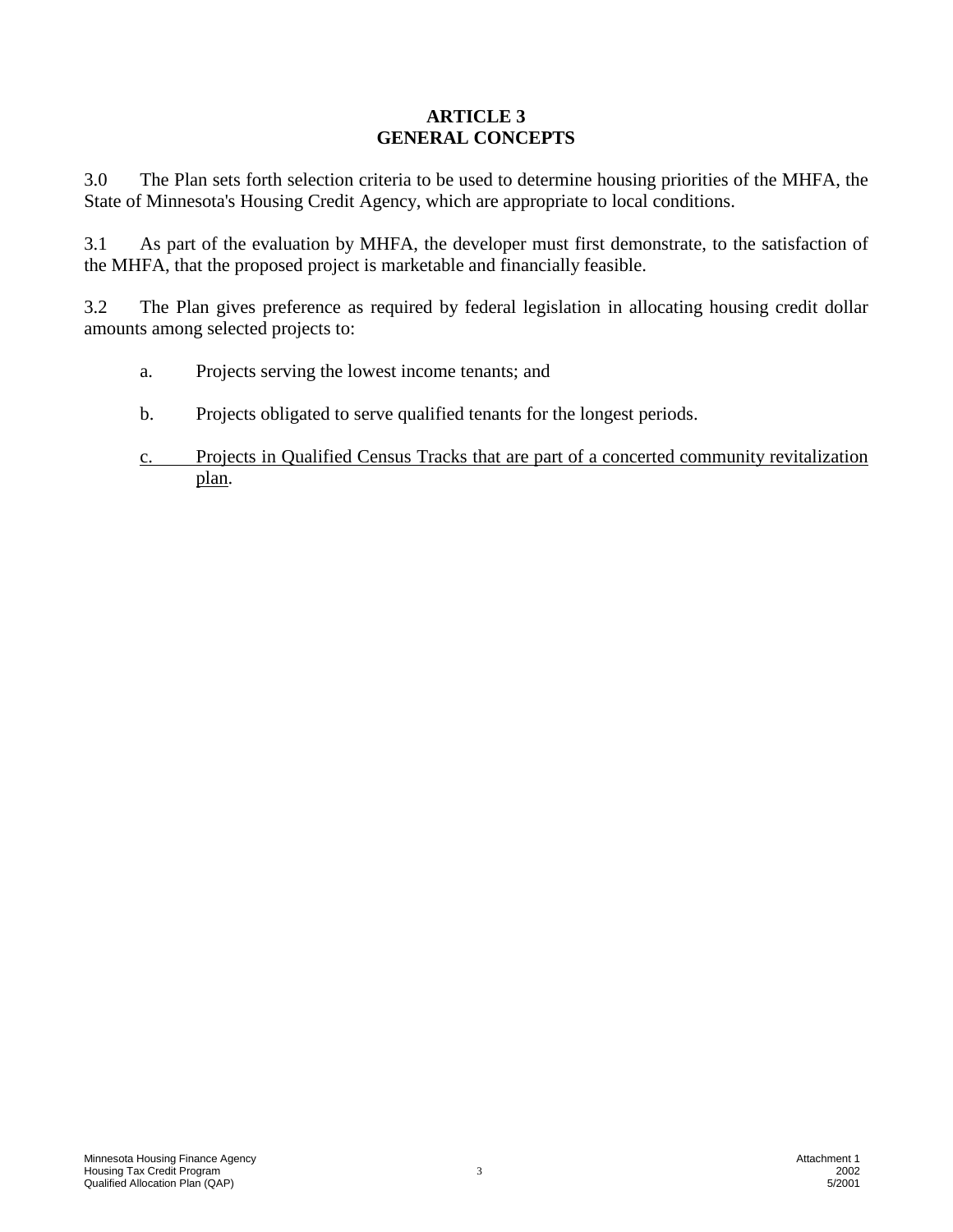# **ARTICLE 4 GEOGRAPHIC DISTRIBUTION**

4.0 The state of Minnesota is divided into two general geographic areas: (1) the Metropolitan Area, as defined in Section 1.0; and (2) the Greater Minnesota Area, which consists of the balance of the state. Distribution of tax credits between the two general areas is based on each area's percentage share of the entire state's total of public assistance recipients pursuant to Minnesota Statutes § 462A.222, subd. 1a. For Greater Minnesota the percentage is 42 percent, and for the Metropolitan Area the percentage is 58 percent.

a. Under Minnesota law, certain cities and counties have been designated as suballocators to allocate and monitor tax credits to eligible projects in their cities or counties. Some suballocators have entered into a Joint Powers Agreement with MHFA under which MHFA will perform certain functions related to the credit allocation and compliance monitoring.

4.2 Except for the non-profit set aside, MHFA will not accept applications for developments located within the jurisdiction of suballocators in Round 1, unless the suballocator has entered into a Joint Powers Agreement with MHFA, or has returned all of their credits to MHFA. For a thorough discussion of non-profit set aside procedures, refer to Article 5. For suballocator procedures, refer to Article 13.

4.3 The Greater Minnesota Suballocator tax credit allocations are based on the city's or county's percentage share of the total population of the Greater Minnesota Area times the tax credits available for Greater Minnesota, multiplied by 1.25.

4.4 The Metropolitan Area consists of two pools of funds: (1) a pool for administration by the statutorily designated suballocators; and (2) a pool for administration by the MHFA. The Metropolitan Area distribution has been established pursuant to Minnesota Statutes § 462A.223, subdivision 4.

MHFA will administer the tax credits for all areas outside the jurisdiction of suballocators.

Rural Development (RD) financed projects will receive a special set aside administered by MHFA until the end of Round 2 of the calendar year, or until the State RD office notifies the MHFA that the balance of the set aside will be unused.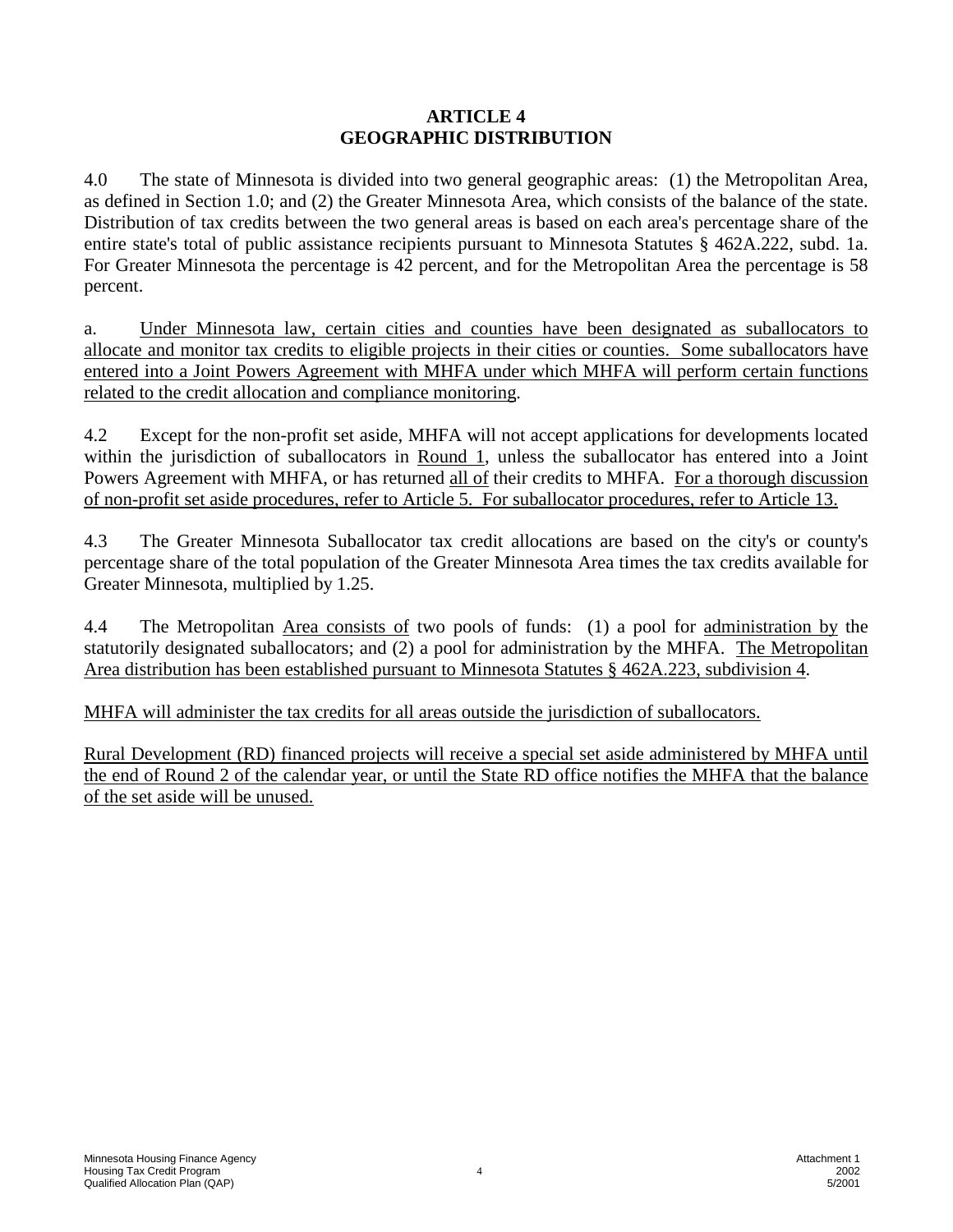#### **ARTICLE 5 NON-PROFIT SET ASIDE OF FUNDS**

5.0 Ten percent of the total tax credits are set aside for allocation to non-profit sponsored developments with a  $501(c)(3)$  or (4) designation as required by Section  $42(h)(5)$  of the Code. This set aside is administered by MHFA. In Round 1 the non-profit set aside is divided in two parts, with 42 percent for Greater Minnesota and 58 percent for the Metropolitan Area. In Round 2, any remaining non-profit tax credit set aside will be available statewide. The non-profit set aside is determined by calculating 10 percent of the respective total of tax credits available for Greater Minnesota and the Metropolitan Area. In addition to the 10 percent reserved for allocation to non-profits required by Section  $42(h)(5)$ , an additional 5 percent may be set aside for qualified non-profits subsequent to all suballocators and MHFA agreeing to set aside an additional 5 percent from their respective allocations to the respective geographic area.

a. In Round 1, non-profit developments located within the jurisdictions of suballocators will be allowed to apply for non-profit tax credits but not for-profit tax credits, from MHFA. Non-profit developments located in the allocating jurisdiction of a suballocator may apply simultaneously to the suballocator and to the MHFA non-profit set aside. Note that MHFA's application fee is nonrefundable. Non-profit developments located in the allocating jurisdiction of MHFA may apply for tax credits from the for-profit pool if the non-profit set aside has been exhausted.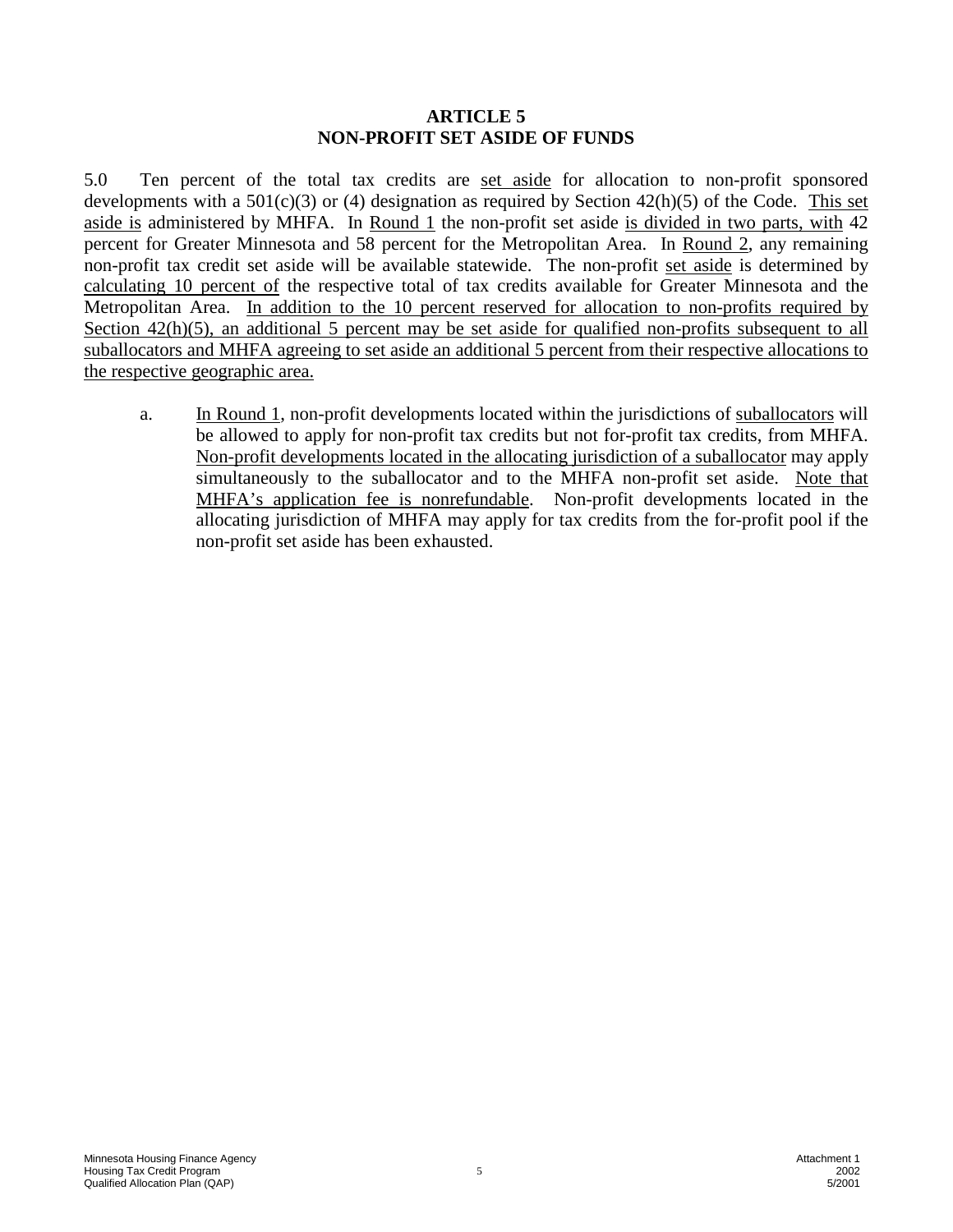## **ARTICLE 6 APPLICATION ROUNDS**

6.0 MHFA, in consultation with the suballocators, shall determine application competition deadlines as required by Statute. Application deadlines for MHFA and the suballocators will be the same date. For a thorough discussion of suballocator procedures, refer to Article 13.

- a. **In Round 1, all applicants must meet the minimum threshold requirements (see Article 6.2) for their geographic area for selection consideration**. Applications for developments located within the jurisdiction of the suballocators are not eligible to apply to MHFA with the exception of non-profits in some circumstances (see Article 5.0). No allocating Housing Credit Agency may award tax credits prior to the application closing date for Round 1.
- b. Tax credits for Round 2 will be selected based on the selection point system. The threshold requirements will no longer apply after Round 1.
- c. In Round 2, all unallocated tax credits will be transferred to a unified pool for allocation by MHFA on a statewide basis (with the exception of Rural Development (RD).

# 6.1 **ROUND 1 – GEOGRAPHIC CREDIT POOLS AND SET ASIDES**

- a. Greater Minnesota Pool (see definition in Article 4)
	- 1. RD/Small Project Set Aside (25 percent, not to exceed \$200,000 of Greater Minnesota tax credit total)
	- 2. Three suballocators eligible to administer credits within their respective city limits:

Duluth Rochester St. Cloud

- 3. Balance of Greater Minnesota Area and non-profit set aside administered by MHFA.
- b. Metropolitan Area Pool (see definition in Article 1.0)
	- 1. Four suballocators eligible to administer credits within their respective city or county limits:
		- Minneapolis St. Paul Washington County Dakota County
	- 2. Balance of Metropolitan Area and non-profit set aside administered by MHFA.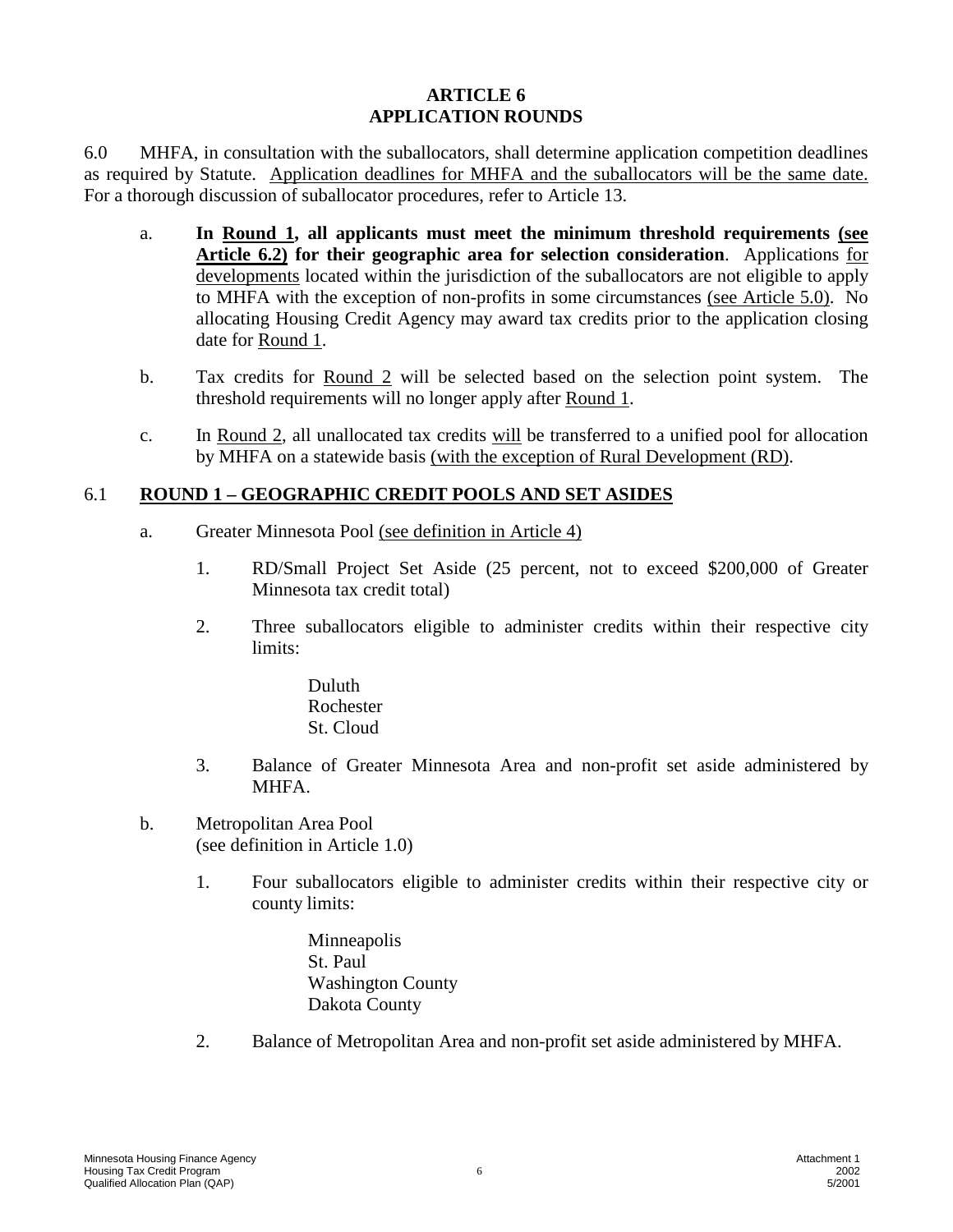# 6.2 **ROUND 1 – MINIMUM THRESHHOLD REQUIREMENTS**

For applications submitted in Round 1 all applicants statewide must meet one of the following threshold types. An allocating agency will allocate tax credits only to the following types of projects:

- a. In the Metropolitan Area:
	- 1. New construction or substantial rehabilitation in which, for the term of the extended use period (term of the Declaration of Land Use Restrictive Covenants), at least 75 percent of the total tax credit units are single room occupancy units which are affordable to households whose income does not exceed 30 percent of the area median income.
	- 2. New Construction or substantial rehabilitation family housing projects that are not restricted to persons 55 years old or older in which, for the term of the extended use period (term of the Declaration of Land Use Restrictive Covenants), at least 75 percent of the total tax credit units contain two or more bedrooms and at least one-third of the 75 percent contain three or more bedrooms; or
	- 3. Substantial rehabilitation projects in neighborhoods targeted by the city for revitalization.
- b. Outside the Metropolitan Area:
	- 1. Projects which meet a locally identified housing need and which are in short supply in the local housing market as evidenced by credible data such as local council resolution submitted with the application. (For an example of the letter format, see HTC Procedural Manual, Attachment 26.)
- c. Projects that are not restricted to persons of a particular age group and in which, for the term of the extended use period (term of the Declaration of Land Use Restrictive Covenants), a percentage of the units are set aside and rented to persons:
	- 1. with a serious and persistent mental illness as defined in Minnesota Statutes § 245.462, Subdivision 20, paragraph (c);
	- 2. with a developmental disability as defined in United States Code, Title 42, Section 6001, paragraph  $(5)$ , as amended;
	- 3. who have been assessed as drug dependent persons as defined in Minnesota Statutes § 254A.02, Subdivision 5, and are receiving or will receive care and treatment services provided by an approved treatment program as defined in Minnesota Statutes § 254A.02, Subdivision 2;
	- 4. with a brain injury as defined in Minnesota Statutes § 256B.093, Subdivision 4, paragraph (a); or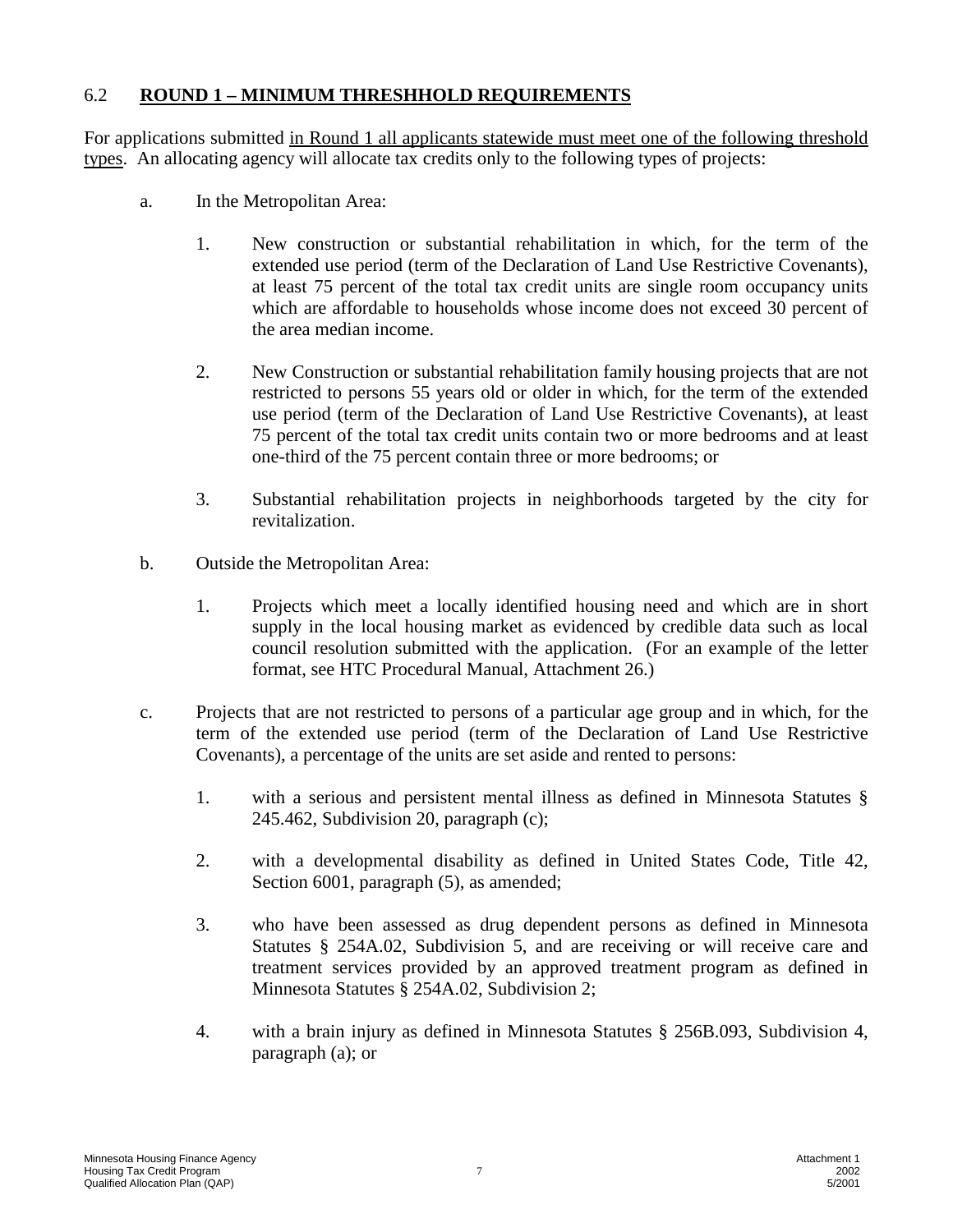- 5. with permanent physical disabilities that substantially limit major life activities, if at least 50 percent of the units in the project are accessible as provided under Minnesota Rules ch. 1340;
- d. Projects, whether or not restricted to persons of a particular age group, which preserve existing subsidized housing, if the use of tax credits is necessary to (1) prevent conversion to market rate use or  $(2)$  to remedy physical deterioration of the project which would result in loss of existing federal subsidies; or
- e. Projects financed by Rural Development, which meet statewide distribution goals.

6.3 Units that are designed to meet the above threshold requirements must comply with the appropriate local, state or federal requirements or building code (e.g. to be considered a handicapped unit, the unit must be designed to meet the standards in the Minnesota State Building Code, Chapter 1340, and be certified as complying by a registered Architect).

6.4. The MHFA will require that the threshold type the applicant is applying under becomes part of the Tax Credit Reservation and Commitment and be secured by a restrictive use covenant on the land for the term of the compliance period and, as applicable, the extended use period.

# 6.5. **ROUND 2**

- a. There is a single application date for remaining and/or returned credits.
- b. There are no suballocators; all applications are submitted to MHFA.
- c. Applications will be accepted without regard to geographic distribution. There will be one unified pool with no set asides. In the event that the Minnesota RD office has not received a funding allocation in time for RD projects to be included in Round 1, the RD/Small Projects set aside will be carried forward and allocated in Round 2.
- d. If tax credits are still available after the closing of final selection for Round 2, MHFA will accept applications until the first day of the following month to be evaluated for that month's Board meeting.
- e. The MHFA may decide at its discretion to accept applications for a waiting list if credits are no longer available. If the MHFA decides to maintain a waiting list, all applications would be considered at the same time to determine selection when credits become available.
- f. Projects that have previously received tax credits and have a shortfall of 5 percent or more, subject to MHFA approval, will have priority over other applicants at the start of Round 2. A suballocator may recommend one (1) of their partially funded projects for additional credits, if more than one applicant applies to the MHFA.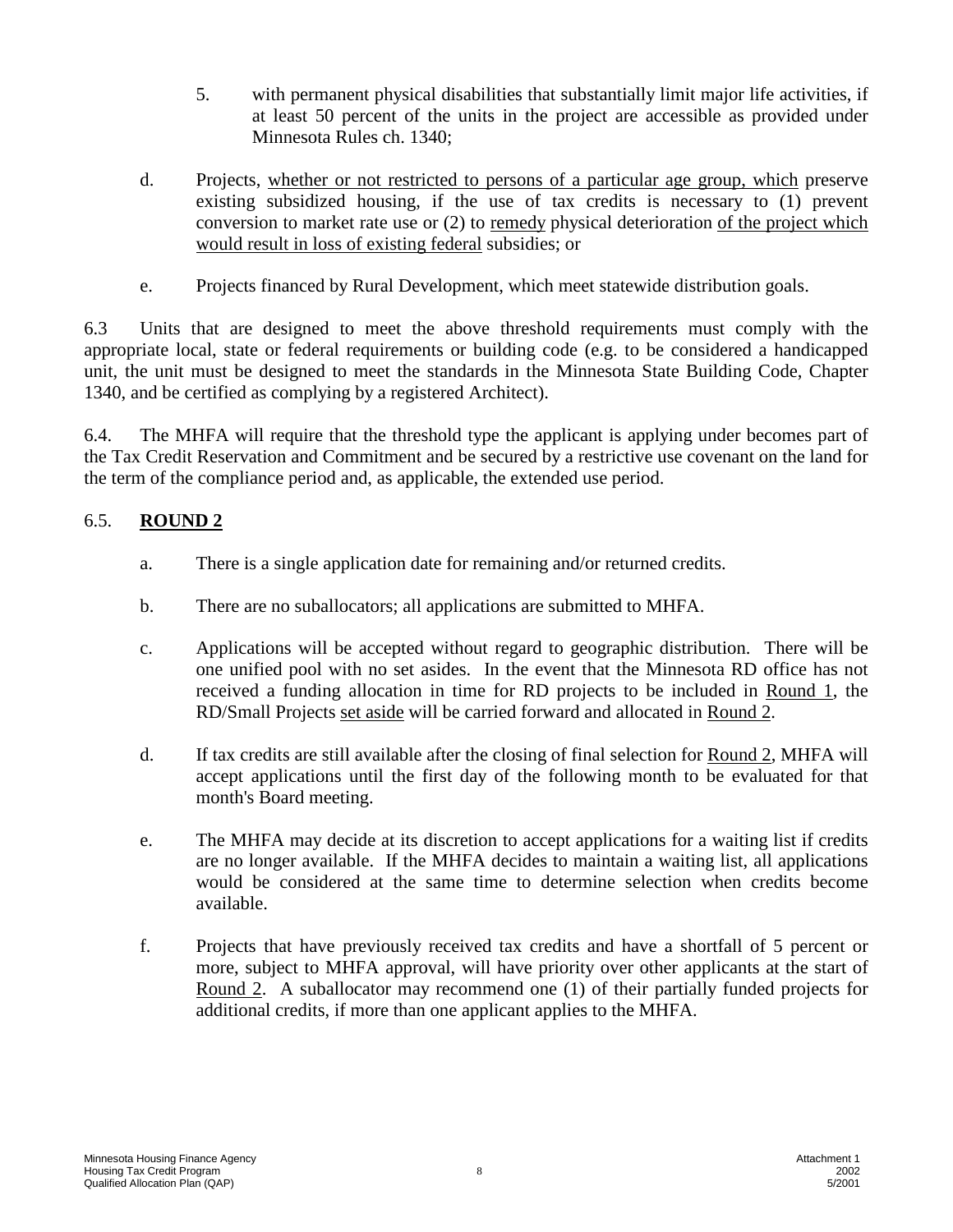# **ARTICLE 7 APPLICATION PROCESS**

7.1 A complete application must be submitted no later than each of the application due dates in order to be considered for selection, within the applicable competition. Application closing dates subsequent to Round 1 may be approximate depending upon availability of tax credits and uncertainty as to volume during the selection period.

- a. The Chief Executive Officer of the local jurisdiction where the project applying for credit is located will be notified and provided reasonable opportunity for comment.
- b. Projects selected and approved by the Board of MHFA, in each selection competition will be approved as eligible to proceed toward commitment/allocation. Projects not selected may, upon notification, choose to compete in subsequent competitions.

7.2 Eligible projects will be evaluated for the amount of Allocation pursuant to Section  $42(m)(2)(B)$ of the code. Such a determination shall not be construed to be a representation or warranty as to feasibility or viability of the project. The MHFA will conduct three evaluations prior to awarding the Credit:

- a. At the time of Initial Application/Reservation.
- b. At the time of Commitment to Allocate Credits/Carryover Allocation.
- c. At the time the building is placed in service.
- d. Prior to each evaluation, the eligible applicant will be asked to submit the most recent financial information on the project. Any federal, state, or local subsidies anticipated must be certified. Misrepresentations of information will result in failure to award IRS Form 8609, debarment from participation in the Housing Tax Credit Program and possible criminal penalties.
- e. Selected applicants failing to place a project in service in the year in which the application is made may be awarded a carryover credit by submitting the required carryover submissions detailed in the HTC Procedural Manual including the following documentation for MHFA approval:
	- 1. A written Attorney's Opinion Letter or Title Policy verifying the developer is the owner, for tax purposes, or evidence of continued site control of the land and depreciable real property that can be expected to be part of the project; and
	- 2. A written Certified Public Accountant's Certification verifying the owner has incurred more than ten percent of the reasonably expected basis on the project on or before 4:30 p.m., **November 1** (or the next calendar business day) of the year in which the reservation was issued with a statement of non-affiliation with the developer and/or owner.
- f. The MHFA reserves the right not to allocate any tax credits.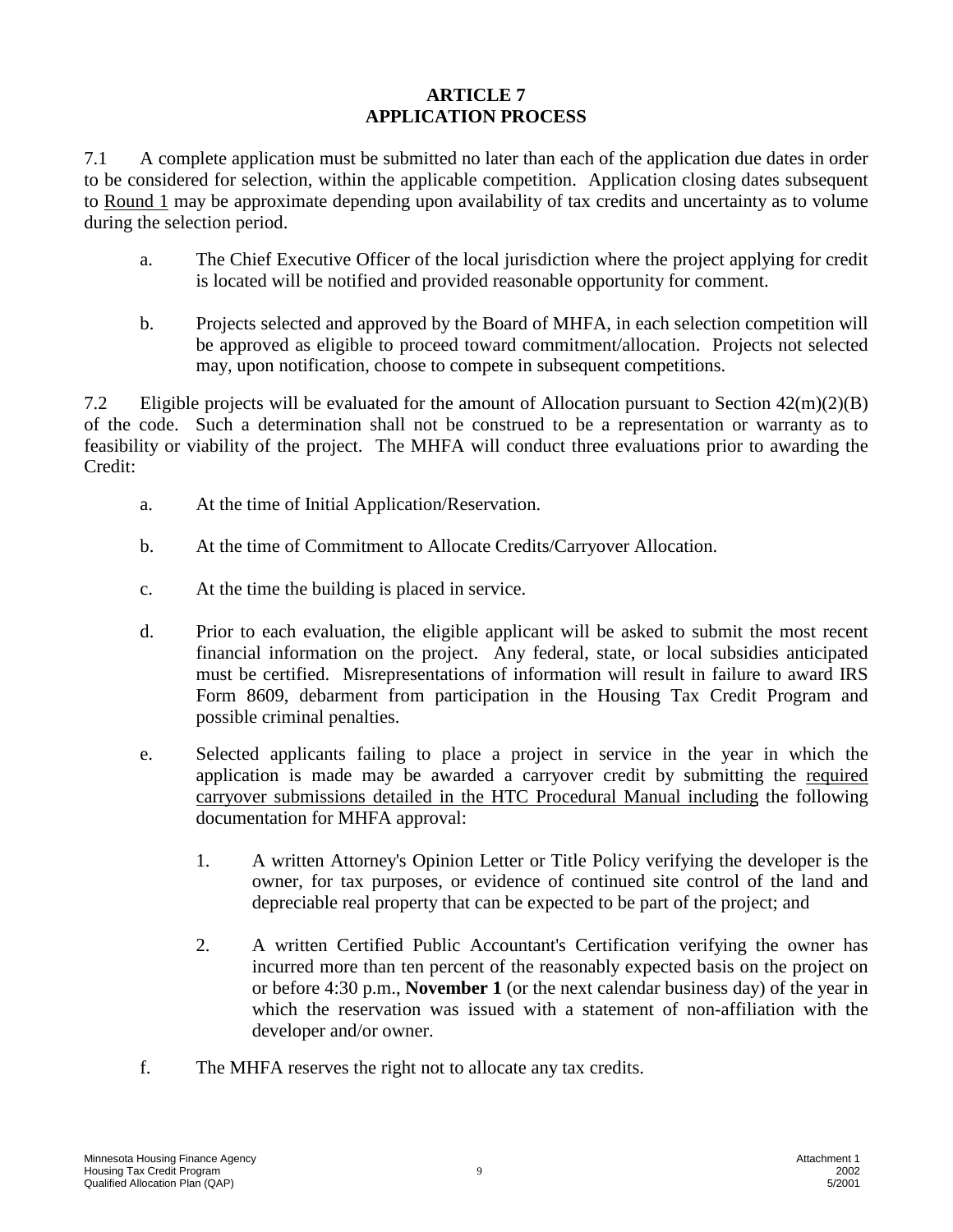## **ARTICLE 8 ADDITIONAL ADMINISTRATIVE PROCEDURES**

8.1 No applications will be considered for existing projects which contain units which currently are subsidized by state or federal resources except for troubled projects as defined by MHFA, or projects which could convert to market rate units.

8.2 No individual application or project (for-profit or non-profit) may receive more than \$350,000 in annual tax credits. No developer or general partner may receive tax credits in excess of ten percent (10%) of the state's per capita volume in any calendar year. These limitations are subject to review and waiver by the MHFA Board. Applicant must provide justification for exceeding this limit for consideration by MHFA.

8.3 No project may be divided into two or more projects during a single funding round to receive credits. Multiple applications, determined by the MHFA to be one project, will be returned to the applicant and all fees forfeited.

a. MHFA will consider ownership entities, general partnerships, sponsor relationships, location of project if contiguous site, etc. to determine if a multiple application exists.

8.4 The MHFA may elect not to give partial credits to a higher ranking application but to give the credits to the next ranking application that can use the balance of the credits.

8.5 The MHFA has no jurisdiction to interpret or administer Section 42 of the Code, except in those instances where it has specific delegation.

8.6 MHFA may consult with local communities, PHAs, HRAs, RD and HUD to determine the marketability of projects. If, in the opinion of MHFA, the issuance of the tax credits to a project could be detrimental to existing rental property, MHFA will not issue tax credits to the applicant. If necessary, MHFA may require a current market study and will evaluate it using the data from other sources, including tax credit saturation in a community.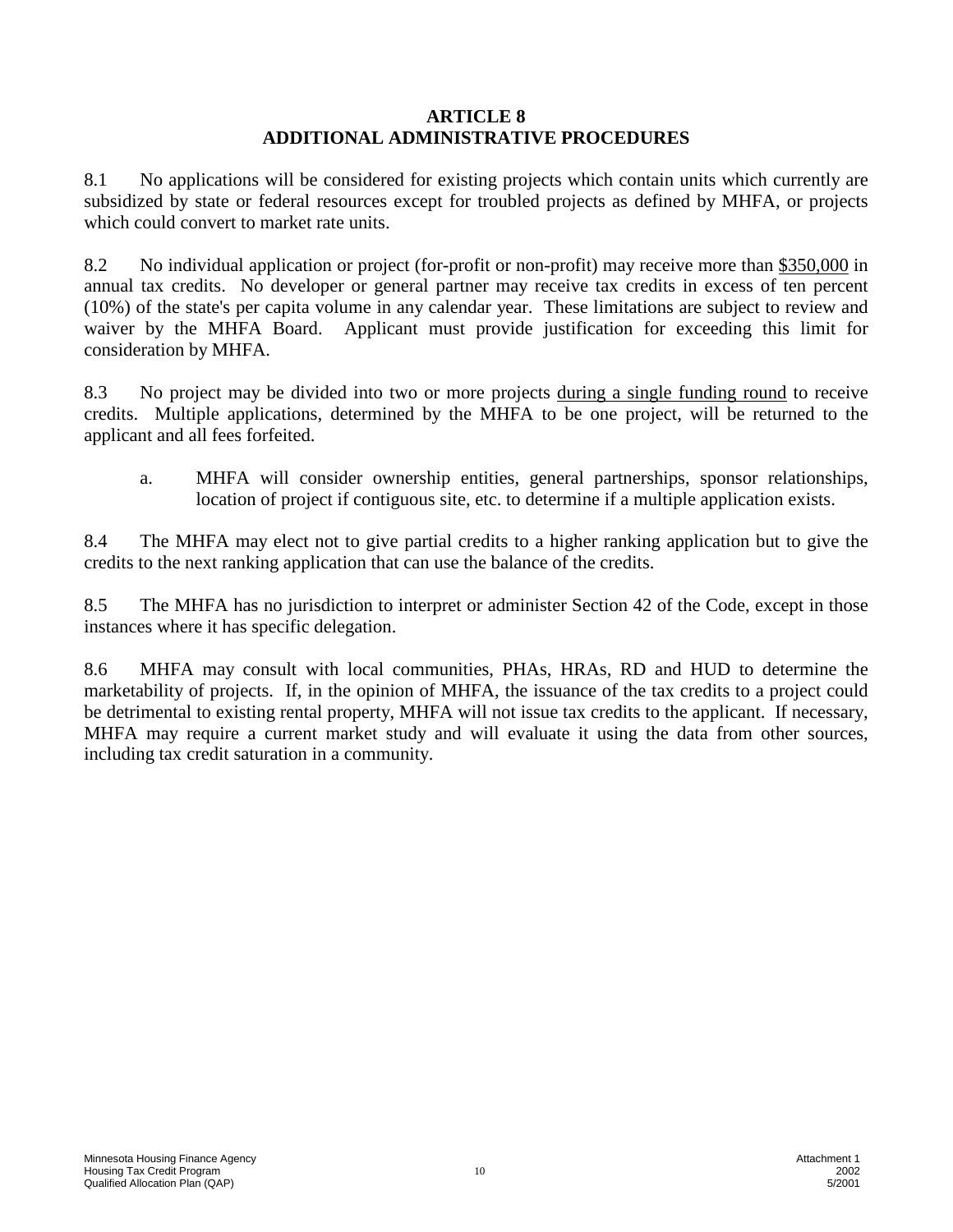# **ARTICLE 9 CREDITS FOR BUILDINGS FINANCED BY TAX EXEMPT BONDS**

9.0 Section 42 establishes a separate set of procedures to obtain housing tax credits through the issuance of tax-exempt bonds. Although the tax credits are not counted in the tax credit volume cap for the State of Minnesota, developers of projects should be aware that:

a. Section 42 m(1)(D) provides that in order for a project to receive an allocation of tax credits through the issuance of tax exempt bonds the project must satisfy the requirements for allocation of a housing credit dollar amount under the qualified allocation plan applicable to the area in which the project is located. The MHFA Qualified Allocation Plan shall apply to all projects for which MHFA is the issuer of the Bonds and all other projects for which the issuer is not located within the area covered by a suballocator allocation plan.

 The tax credit allocating agency (MHFA or appropriate suballocator) must make a determination that the above requirements are satisfied. Subsequent to this determination, the allocating agency will issue the appropriate determination letter. Application for this determination must be made to the appropriate allocating agency **prior to the issuance of the bonds**.

In order to qualify under the MHFA Qualified Allocation Plan, a developer must demonstrate that the project is eligible for not less than **25** points. The threshold requirements in Section VII (A) do not apply to tax-exempt bond financed projects.

 **Important: In order to begin the above process, the developer must submit to the allocating agency all documents required for an application for tax credits as established by the allocating agency's QAP and Procedural Manual and any additional information requested by the allocating agency. If MHFA is the allocating agency, these documents are those required for an application for tax credits under Section VIII of the Housing Tax Credit Program Procedural Manual and any additional information required by MHFA. The developer must also submit to said allocating agency the required application fees identified in the agency's QAP/Manual.** 

 b. Section 42 (m)(2)(D) provides that in order for a project to receive an allocation of tax credits through the issuance of tax exempt bonds the governmental unit which issues the bonds (or on behalf of which the bonds were issued) must make a determination that the credit amount to be claimed does not exceed the amount necessary for the financial feasibility of the project and its viability as a qualified housing project throughout the credit period

The determination by the issuer shall be made in a manner consistent with the tax credit allocating agency's (MHFA or appropriate suballocator) Qualified Allocation Plan and Housing Tax Credit Procedural Manual. Section 42 requires that the issuer evaluation must consider:

- 1. The sources and uses of funds and the total financing planned for the project;
- 2. Any proceeds or receipts expected to be generated by reason of tax benefits;
- 3. The percentage of the housing credit dollar amount used for project costs other than the cost of intermediaries; and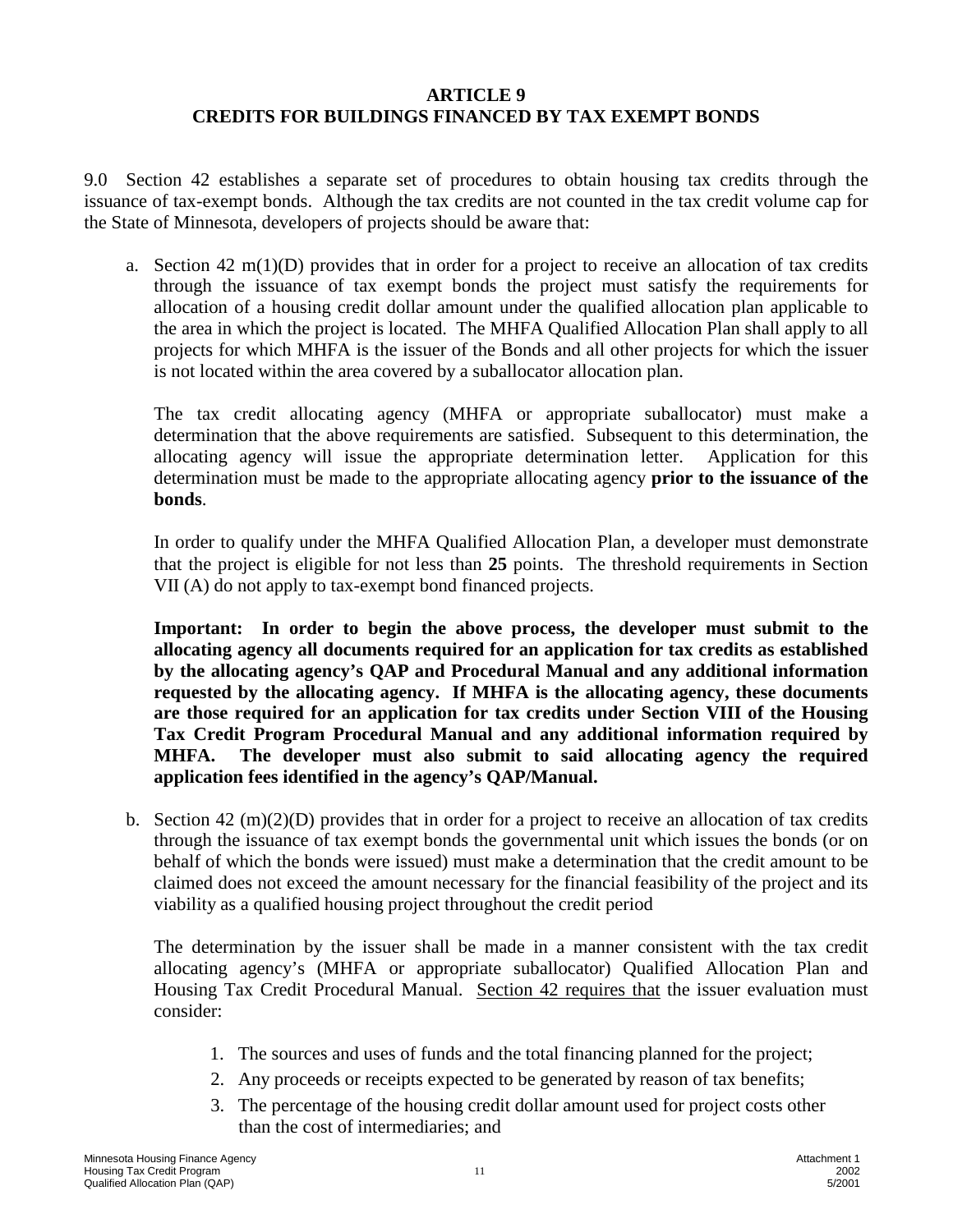- 4. The reasonableness of the developmental and operational costs of the project.
- 5. A comprehensive market study of the housing needs of low-income individuals in the area to be served by the project, conducted before the credit allocation is made, and at the developer's expense by a disinterested party approved by the allocating agency.

This determination must be made **prior to the issuance of the bonds**.

- c. Section 42 provides that in order for a project to be eligible for tax credits, the taxpayer/owner must enter into a extended use agreement **(**Declaration of Land Use Restrictive Covenants**)**. Section  $42(h)(6)(C)(ii)$  provides that the credit amount claimed for buildings financed by tax exempt bonds by the taxpayer/owner under Section 42 (h)(4) may not exceed the amount necessary to support the applicable fraction specified in the use agreement for the buildings.
- d. Where MHFA is the allocating agency, in order to qualify for an allocation of tax credits through the issuance of tax exempt bonds, Owners must commit to an extended use period of 30 years for the development. As part of the minimum point structure of the development's application, the Owner must include scoring points relating to Preference Priority #1 "Extended Duration" of the Scoring Worksheet. The Section 42 income and rental restrictions shall apply for a period of 30 years in accordance with this scoring section. The Declaration of Land Use Restrictive Covenants will be required to contain this provision.
- e. Subsequent to the project being placed in service, the development must submit to the allocating agency an application and appropriate fees for Form 8609 meeting the requirements of the allocating agency's QAP/Manual. The developer must also submit to said allocating agency any other related fees identified in the allocating agency's QAP/Manual.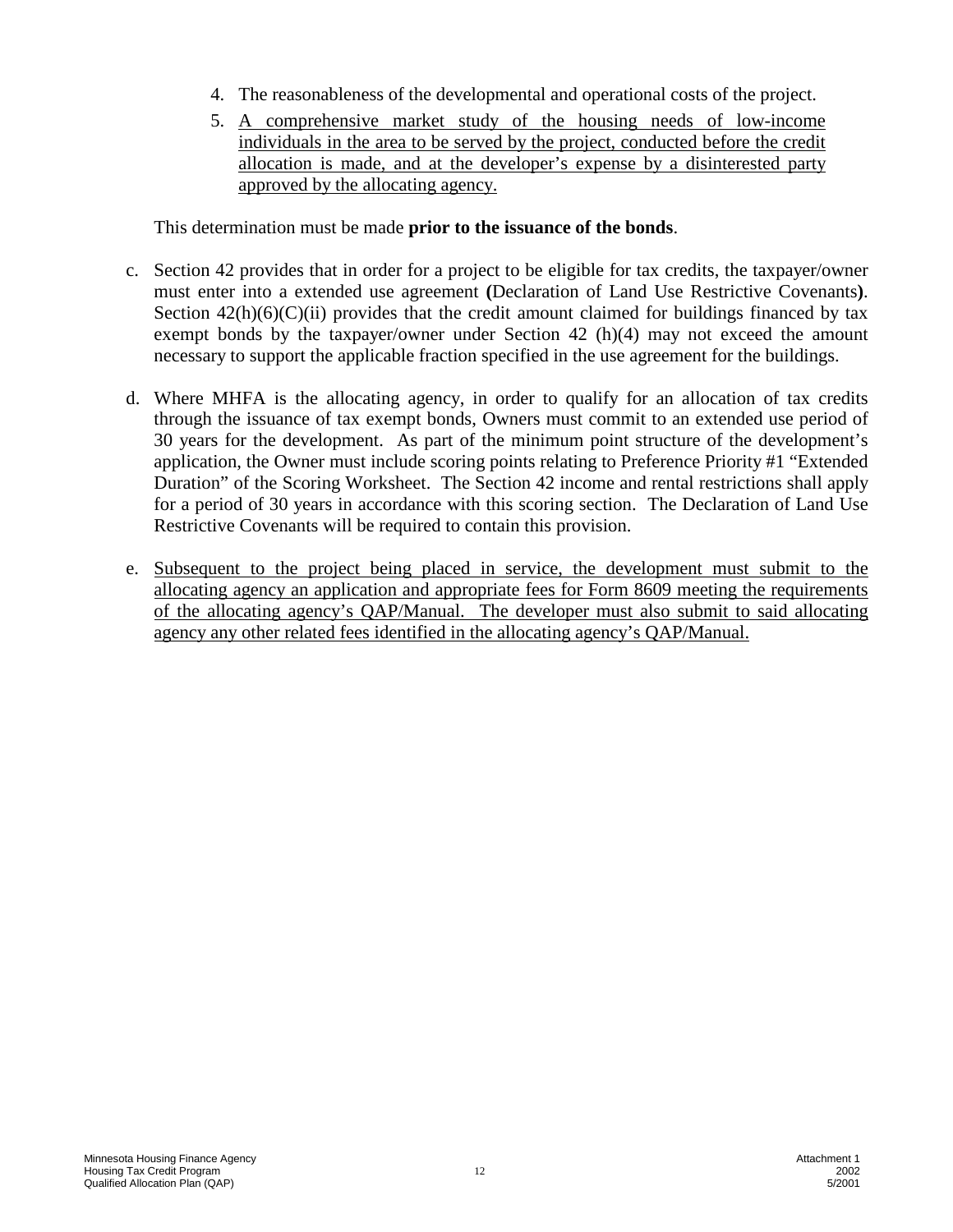## **ARTICLE 10 PROCEDURE FOR PROJECT SELECTION**

Applications must include the HTC Market Qualification Information form, Maintenance and Operating Expense Review and Underwriting Certification form. An application will not be accepted without this information. The MHFA will evaluate this information as a part of project feasibility.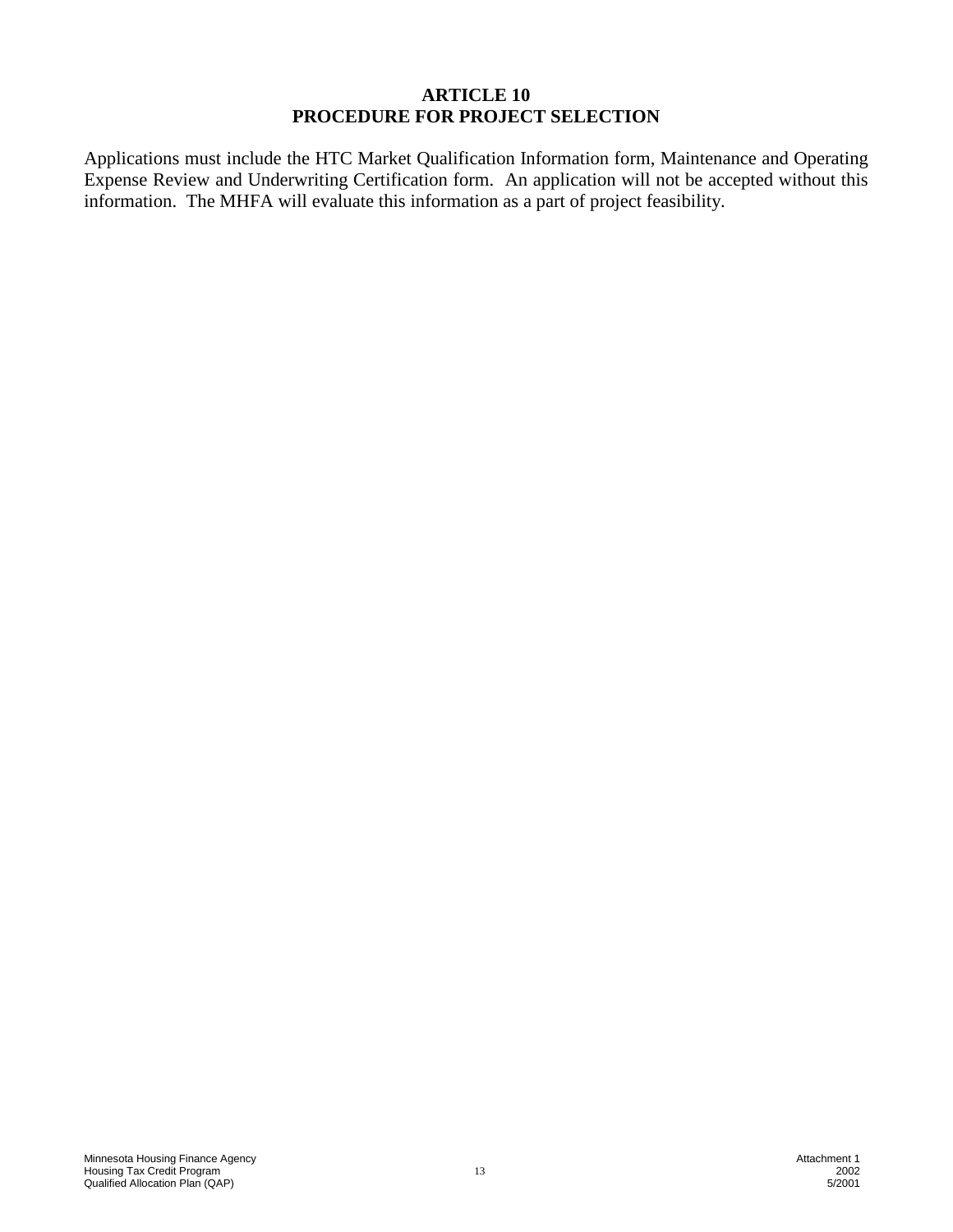# **ARTICLE 11 PROJECT SELECTION**

- 11.0 Selection Priorities: Are included herein by reference under Exhibit A.
- 11.1 Preference Priorities: Are included herein by reference under Exhibit A.
- 11.2 Tie Breakers:

If two or more proposals have equal number of points, the following will be used to determine selection:

- a. First tie breaker will be total number of points in preference priority criteria, if a tie still remains,
- b. Second tie breaker, city development priority will be given to a project located in a city that has not received tax credits in the last two years; if a tie still remains,
- c. Third tie breaker, priority will be given to a project with the lowest percentage of intermediary costs; if a tie still remains,
- d. Fourth tie breaker will be by lot.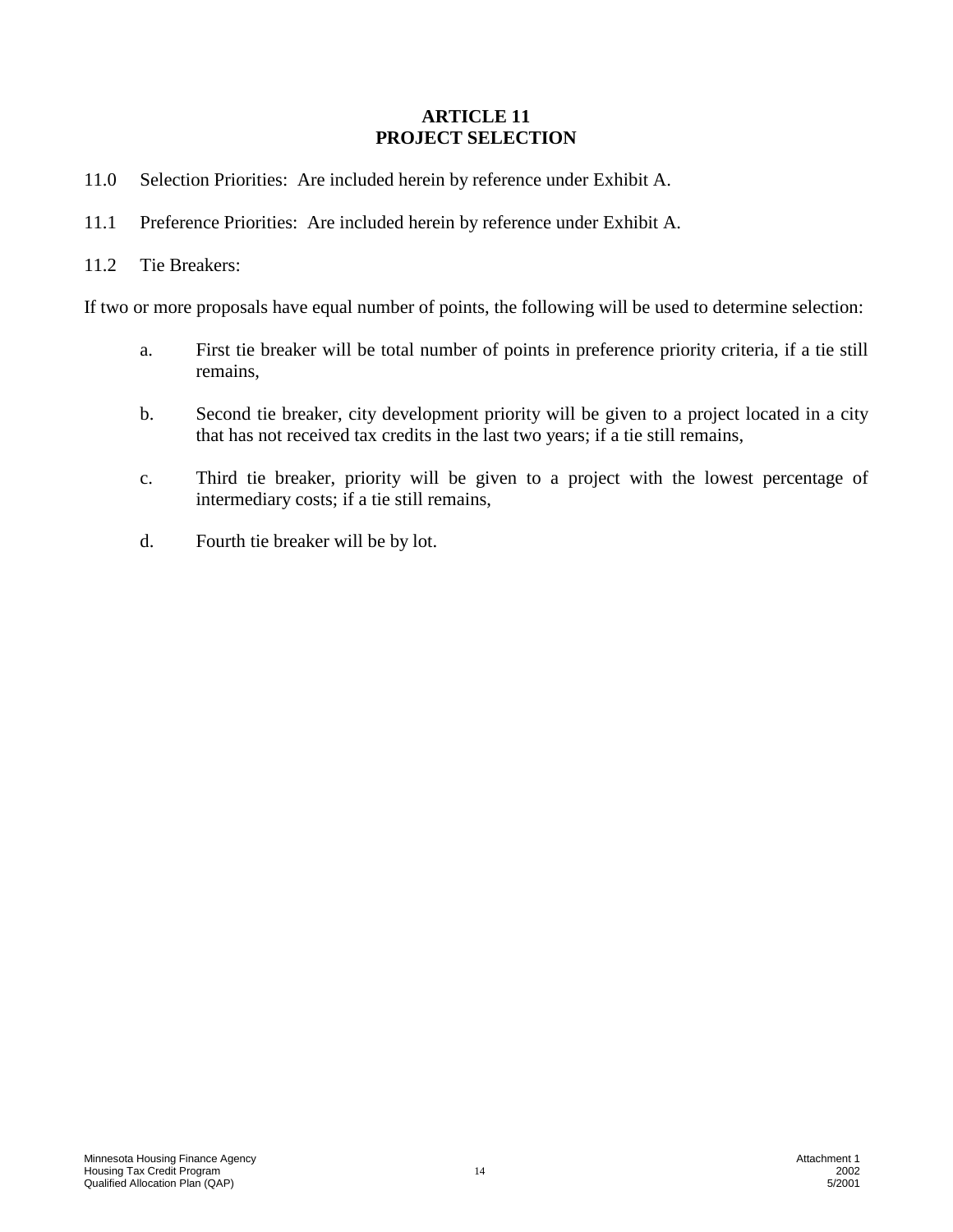# **ARTICLE 12 MHFA COMPLIANCE MONITORING**

12.0 Compliance monitoring by the MHFA will be required as a result of the Federal Budget Reconciliation Bill. All tax credit projects will be monitored by the MHFA in accordance with Section  $42(m)(1)(b)(iii)$  of the Code.

- 12.1 Recordkeeping and Record Retention Provisions:
	- a. Recordkeeping Provision. The owner of a low income housing project must keep records for each qualified low income building (in the project) showing each year:
		- 1. The total number of residential rental units in the building (including the number of bedrooms and the size in square feet);
		- 2. The number of occupants in each low income unit and the number of minors. Housing information concerning ethnicity, elderly or family household and student resident status, and type and amount of rental assistance;
		- 3. The percentage of residential rental units in the building that are low income units, models, offices, and management units;
		- 4. The rent charged on each residential rental unit in the building (including utility allowance). Documentation including rent rolls, leases, and utility allowances per Internal Revenue Service Notice 94-60 issued June 1994;
		- 5. The low income unit vacancies in the building and the rentals of the next available units;
		- 6. The annual income certification of each low income tenant on an MHFA Tenant Income Certification, HTC 14;
		- 7. Documentation to support each low income tenant's income certification. Anticipated income of all adult persons expecting to occupy the unit must be verified and included on a Tenant Income Certification **prior** to occupancy and **annually** recertified for continued eligibility. (i.e. Written third party verification is always preferred. Income verifications are sent directly to and returned by the source to management, not through the applicant. Specific forms of income verification are in the HTC Compliance Monitoring Manual.);
		- 8. The character and use of the nonresidential portion of the building included in the building's eligible basis under Section 42(d) (e.g. tenant facilities that are available on a comparable basis to all tenants and for which no separate fee is charged for use of the facilities, or facilities reasonably required by the project);
		- 9. The eligible basis and qualified basis of the building at the end of the first year of the credit period; and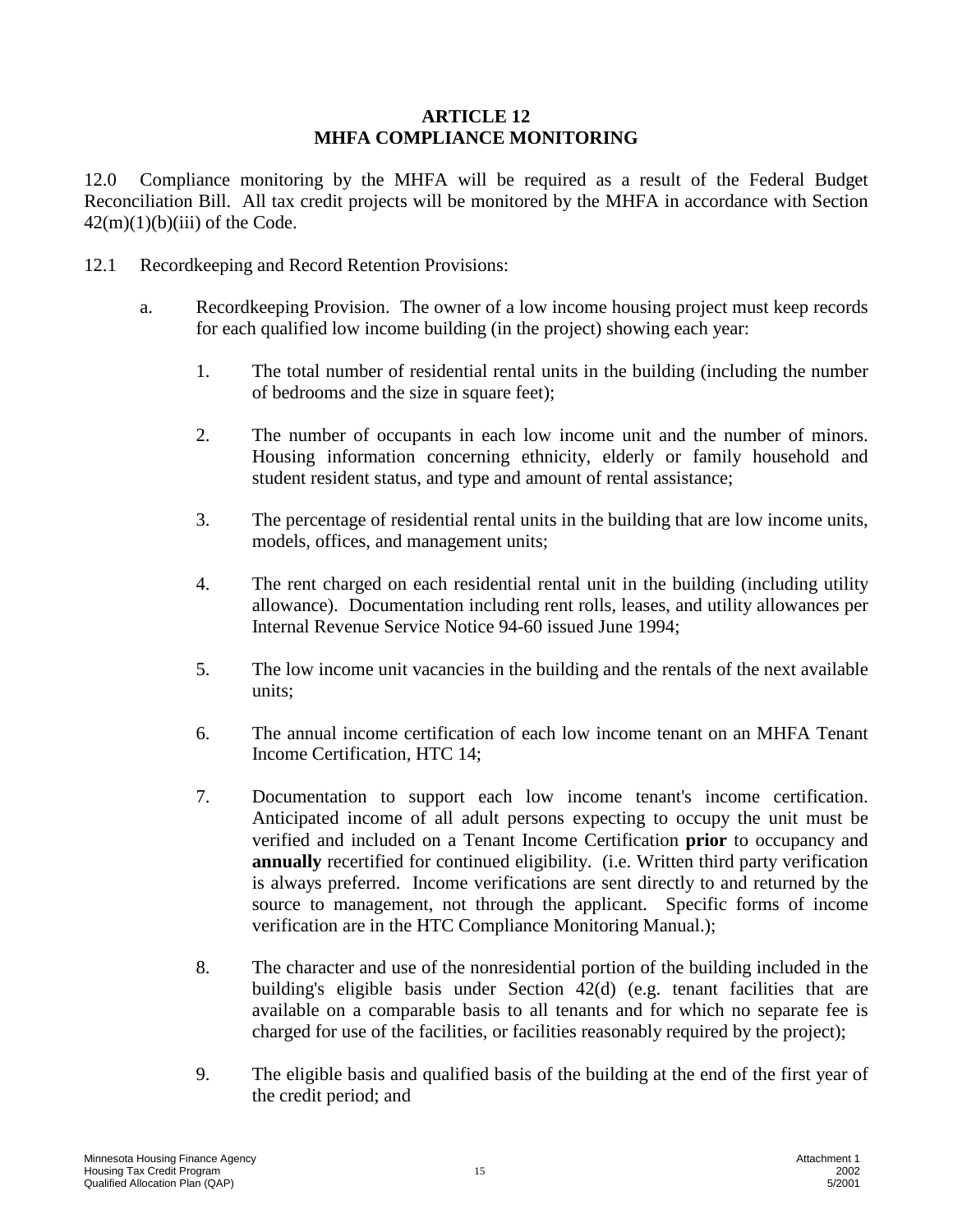- 10. Any additional records necessary to verify compliance with additional restrictions included in the carryover agreement or Declaration.
- b. Record Retention Provision. The owner of a low income housing project must retain the records described in 11.1(a) for each building in the project for at least six years beyond the end of the term of the Declaration of the building.
- 12.2 Certification and Review Provisions:
	- a. Certification. The owner of a low income housing project must certify to the MHFA that:
		- 1a. The project meets the minimum requirements of the 20/50 test under Section  $42(g)(1)(A)$ , the  $40/60$  test under Section  $42(g)(1)(B)$ , or the  $25/60$  test under Section  $42(g)(4)$ , whichever minimum set aside test is applicable to the project, and the  $15/40$  test under sections  $42(g)(4)$  and  $142(d)(4)(B)$ , for "deep rent skewed" projects, if applicable to the project; and
		- 1b. The project complies with the requirements for Special Set-Aside on which the allocation was based, (e.g. 20% AMI, 40% AMI, 50% AMI) as applicable.
		- 2. There has been no change in the applicable fraction (as defined in Section  $42(c)(1)(B)$  of the Code) for any building in the project.

Items 3a and/or 3b as applicable:

- 3a. The owner has received an annual Tenant Income Certification from each low income resident and documentation to support that certification.
- 3b. The owner has a recertification waiver letter from the IRS in good standing, has received an annual Tenant Income Certification from each low income resident, and documentation to support the certification at their initial occupancy.
- 4. Each low income unit in the project has been rent-restricted under Section  $42(g)(2)$  of the Code.
- 5. All units of the project are and have been for use by the general public (as defined in §1.42-9), including the requirement that no finding of discrimination under the Fair Housing Act, 42 U.S.C. 3601-3619, occurred for the project. A finding of discrimination includes an adverse final decision by the Secretary of the Department of Housing and Urban Development (HUD), 24 CFR 180.680, and adverse final decision by a substantially equivalent state or local fair housing agency, 42 U.S.C. 3616a(a)(1), or an adverse judgment from a federal court.
- 6. The building and low-income units in the project are and have been suitable for occupancy, taking into account local health, safety, and building codes (or other habitability standards), and the State or local government unit responsible for making local health, safety, or building code inspections did not issue a violation report for any building or low income unit in the project.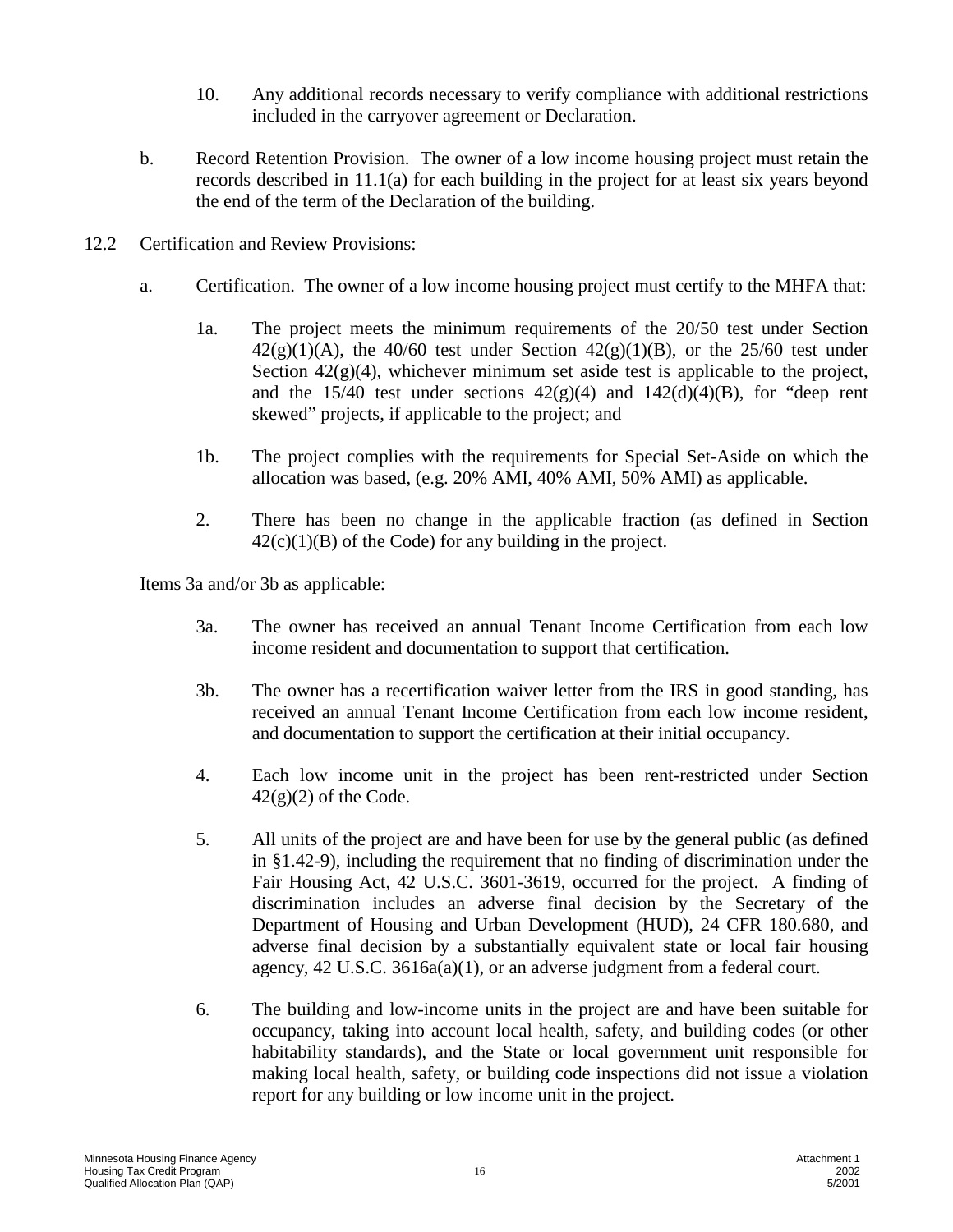- 7. There has been no change in the eligible basis (as defined in Section 42(d) of the Code) of any building in the project since last certification submission.
- 8. All tenant facilities included in the eligible basis under Section 42(d) of the Code of any building in the project, such as swimming pools, other recreational facilities, parking areas, washer/dryer hookups, and appliances were provided on a comparable basis without charge to all tenants in the buildings.
- 9. If a low income unit in the project has been vacant during the year, reasonable attempts were or are being made to rent that unit or the next available unit of comparable or smaller size to tenants having a qualifying income before any units were or will be rented to tenants not having a qualifying income.
- 10. If the income or tenants of a low income unit in the project increased above the limit allowed in Section  $42(g)(2)(D)(ii)$  of the Code, the next available unit of comparable or smaller size was or will be rented to residents having a qualifying income.
- 11. The project meets the provisions, including any special provisions, as outlined in the extended low income housing commitment, (not applicable to buildings with tax credits from years 1987-1989), including the requirement under Section  $42(h)(6)(B)(iv)$  that an owner cannot refuse to lease a unit in the project to an applicant because the applicant holds a voucher or certificate of eligibility under Section 8 of the United States Housing Act of 1927 U.S.C. 1437s (for buildings subject to Section 13142(b)(4) of the Omnibus Budget Reconciliation Act of 1993, 107 Stat. 312, 438-439).
- 12. All low income units in the project are and have been used on a nontransient basis (except for transitional housing for the homeless provided under Section 42  $(i)(3)(B)(III)$  or single-room-occupancy units rented on a month-by-month basis under Section  $42(i)(3)(B)(iv)$  of the Code).
- 13. The project complies with the requirements for all federal or state housing programs (e.g. FmHA assistance, HOME, Section 8 or tax-exempt financing), as applicable.
- 14. The owner received its credit allocation from the portion of the state ceiling setaside for a project involving "qualified non-profit organizations" under Section 42(h)(5) of the Code and its non profit entity materially participated in the operation of the development within the meaning of Section 469(h) of the Code.
- 15. The project is otherwise in compliance with the Code, including any Treasury Regulations, the applicable State Allocation Plan, and all other applicable laws, rules and regulations.
- 16. There has been no change in the ownership or management of the project.
- b. Review. Under the review provision, a monitoring procedure must require: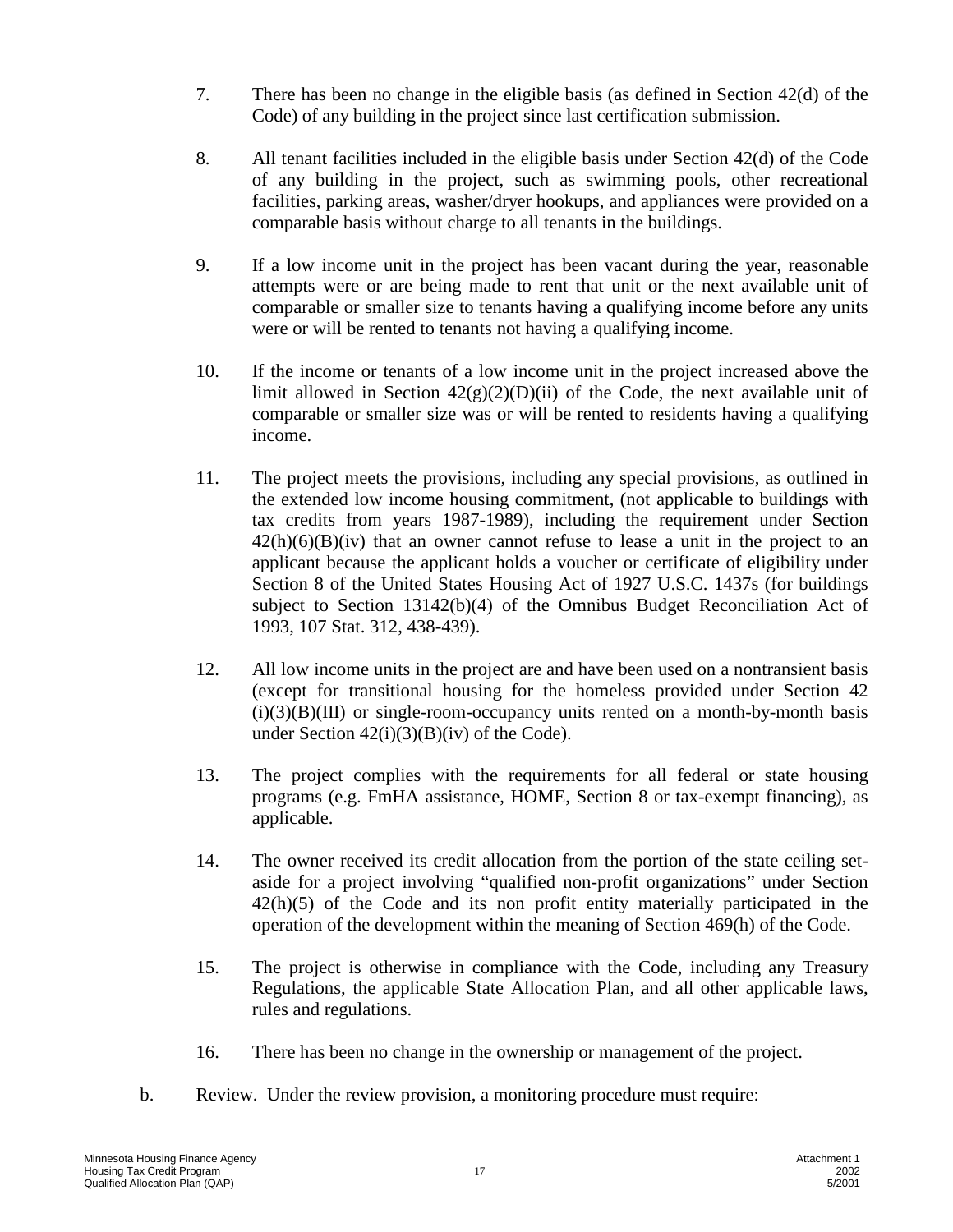- 1. An owner of a low income housing project to submit to the MHFA a completed signed copy of Internal Revenue Service Form 8609 for the first year of the credit period, together with the Schedule A and Form 8586.
- 2. The MHFA will inspect low income housing projects once every three years, and review the tenant income certifications for at least 20 percent of the tenants (and previous tenants, to the extent necessary) and the documentation the owner has received to support those certifications. All projects shall have their first compliance inspection no later than the year following the first credit period.
- 3. The low income housing projects to be inspected must be chosen in a manner that will not give owners of low income housing projects advance notice that their records for a particular year will or will not be inspected. The MHFA may give an owner reasonable notice that an inspection will occur so that the owner may assemble records (i.e. 30 days advance notice of inspection). See 11.4 for the auditing provision that is required to be included in all monitoring procedures.

12.3 Inspection Provision. The MHFA has the right to perform an inspection of any low income housing project at least through the end of the term of the Declaration of Land Use Restrictive Covenants. An inspection includes a physical inspection of any building(s) in the project, as well as a review of the records described in 12.1. The auditing provision of this paragraph is required in addition to any inspection of low income certification and documentation under paragraph 12.2(a).

- 12.4 Notification of Non-Compliance Provisions:
	- a. In General. The MHFA will give the notice described in Section  $1.42-5(e)(2)$  to the owner of a low income housing project and the notice described in Section 1.42-5(e)(3) to the Internal Revenue Service.
	- b. Notice to Owner. The MHFA will provide prompt written notice to the owner of a low income housing project if the MHFA does not receive the certification described in 12.2(a) or 12.3 or discovers in an audit, inspection, or review, or in some other manner, that the project is not in compliance with the provisions of Section 42.
	- c. Notice to Internal Revenue Service. When required, MHFA will file Form 8823, Housing Credit Agencies Report of Non-Compliance, with the Internal Revenue Service no later than 45 days after the end of the correction period (as described in 12.5, including extensions permitted). The MHFA must check the appropriate box on Form 8823 indicating the nature of the noncompliance or failure to certify and indicating whether the owner has corrected the noncompliance or failure to certify. If the MHFA reports on Form 8823 that a building has gone entirely out of compliance and will not be in compliance at any time in the future, the MHFA need not file Form 8823 in subsequent years to report that building's noncompliance.
	- d. Project owners shall provide to MHFA any evidence of noncompliance correction and correspondence to or received from the Internal Revenue Service with respect to any reported noncompliance.

12.5 Correction Period. The correction period shall be that period specified in the notice to the owner during which an owner will have the opportunity to supply any missing certifications and bring the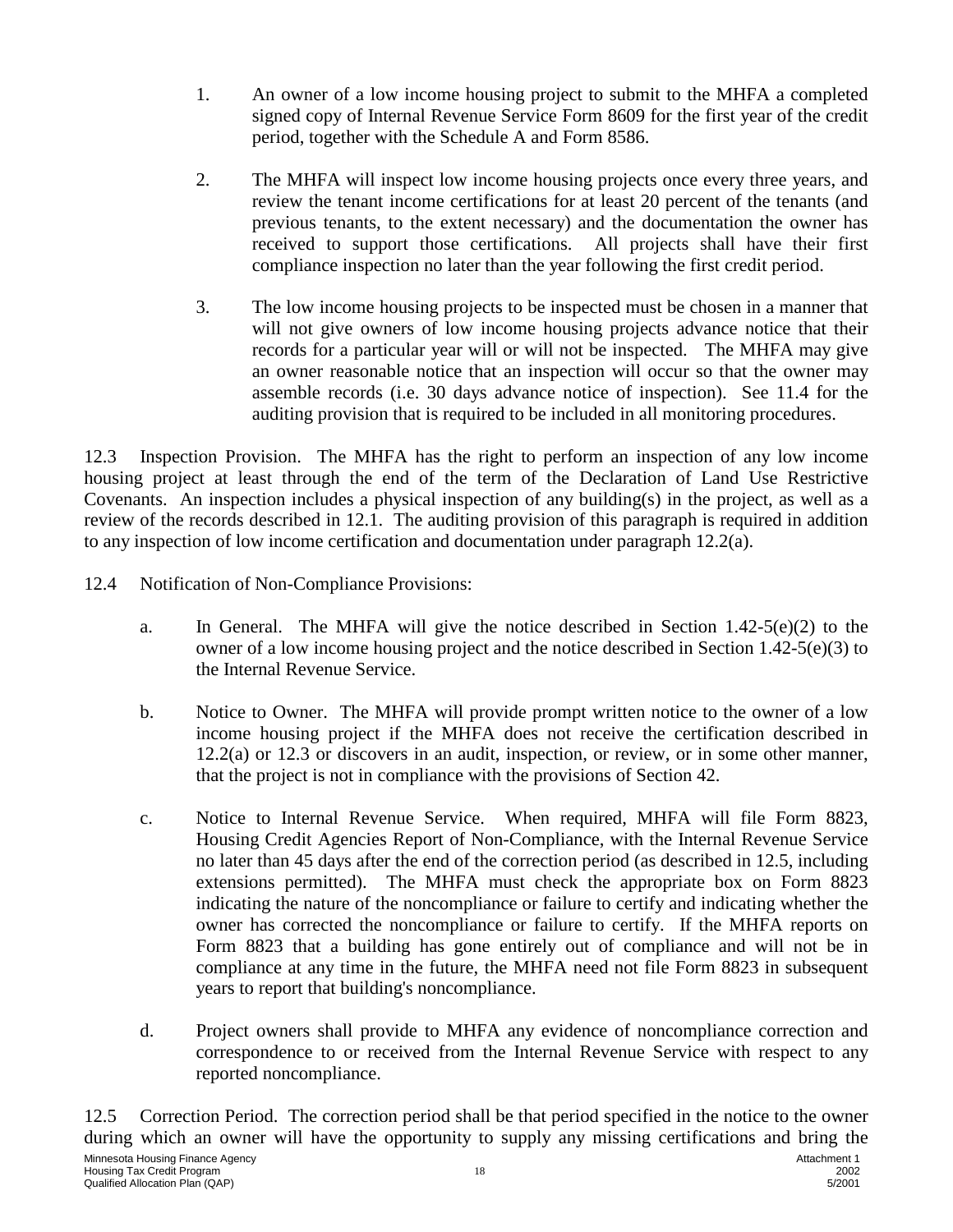project into compliance with the provisions of Section 42. The correction period will be set by MHFA and will not exceed 90 days from the date of the notice to the owner described in paragraph 12.5(b). The MHFA may extend the correction period for up to six months, but only if the MHFA determines there is good cause for granting the extension.

12.6 Liability. Compliance with the requirements of Section 42 is the responsibility of the owner of the building for which the credit is allowable. The MHFA's obligation to monitor for compliance with the requirements of Section 42 does not make the MHFA liable for an owner's noncompliance.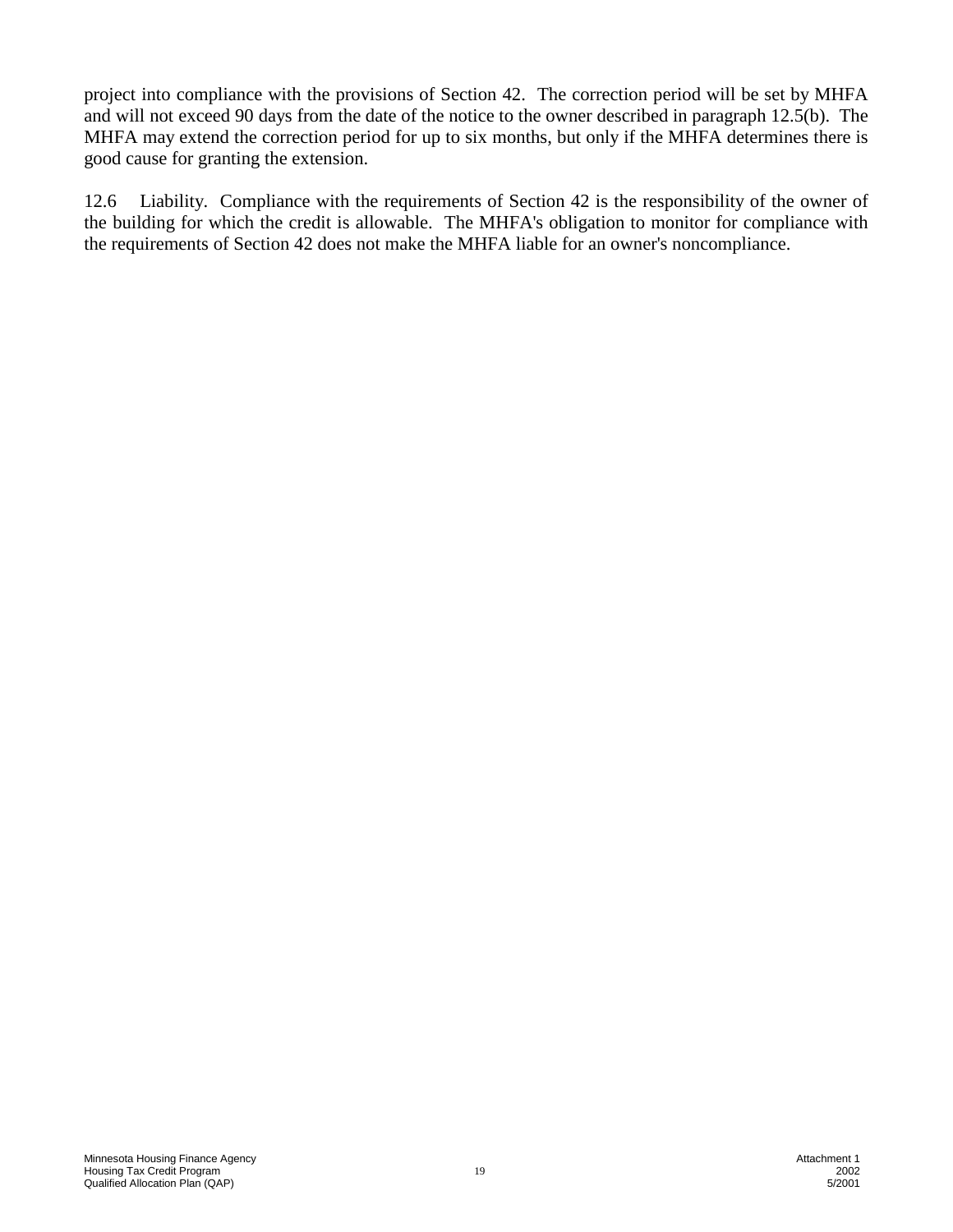## **ARTICLE 13 SUBALLOCATOR PROCEDURES**

13.0 A city or county is eligible to receive a reserved portion of the state ceiling under this subdivision if it submitted a written request to the agency within 45 days after June 2, 1987, to act as a designated housing credit agency as provided in section 42 of the Internal Revenue Code of 1986. A city or county may designate its housing and redevelopment authority as a suballocating agent to allocate low-income housing credits on behalf of the city or county. The city of Minneapolis or the city of Saint Paul may designate the Minneapolis/Saint Paul Housing Finance Board to allocate low-income housing credits on behalf of each city. MHFA will administer the tax credits for areas outside the jurisdiction of the suballocators.

13.1 The application deadline for the suballocating agencies in Round 1 will be the same as the MHFA's. No allocating agency may award tax credits prior to the application closing date for Round 1. In Round 1, all applicants must meet minimum threshold requirements for their geographic area to selection consideration (see Article 6.2).

13.2 In Round 1, for-profit tax credits projects located within the jurisdiction of suballocating agencies will apply to the suballocator for tax credits. MHFA will not accept applications for projects located within the jurisdiction of suballocators in Round 1, except for the non-profit set aside as defined in Article 5.0.a.

13.3 Before the application deadline for <u>Round 2</u>, the suballocators shall return all uncommitted and unallocated tax credits to MHFA, along with copies of the application for tax credits for all selected projects and all allocation or commitment agreements.

13.4 In Round 2, all unallocated tax credits must be transferred to one unified pool for allocation by the MHFA on a statewide basis. All applications are submitted to MHFA. During Round 2, a suballocator may recommend one (1) of their partially funded projects for additional credits, if more than one applicant applies to MHFA.

13.5 In order that all of a project's tax credits are allocated by a single Housing Credit Agency, MHFA may apportion additional tax credits to a suballocating city or county for a project that has already received a commitment or allocation of tax credits from the suballocating agency, if all of the tax credits apportioned to the suballocator have been committed or allocated. These supplemental tax credits must be used only for the selected project and must be allocated to the project by a carryover allocation or IRS Form 8609 before November 15 of the year in which the selection was made. If a suballocator determines, at any time after the initial reservation, that a project cannot use or is no longer eligible for all or a portion of the tax credits reserved to the project, the credits must be returned to MHFA before December 1 of the year in which the suballocator selected the project.

13.6 If a suballocator determines at any time after the initial commitment or allocation of tax credits for a specific project that the project is no longer eligible for all or a portion of the housing tax credits committed or allocated to the project, the tax credits must be transferred to MHFA to be reallocated. If the tax credits for which the project is no longer eligible are from the current year's annual ceiling, and the suballocator maintains a waiting list, the suballocator may continue to commit or allocate the credits until no later than October 1, at which time any uncommitted credits must be transferred to MHFA.

13.7 Suballocators are responsible for the issuance of the IRS Form 8609 for all projects for which they have allocated tax credits. In instances where both a suballocator and MHFA have allocated credits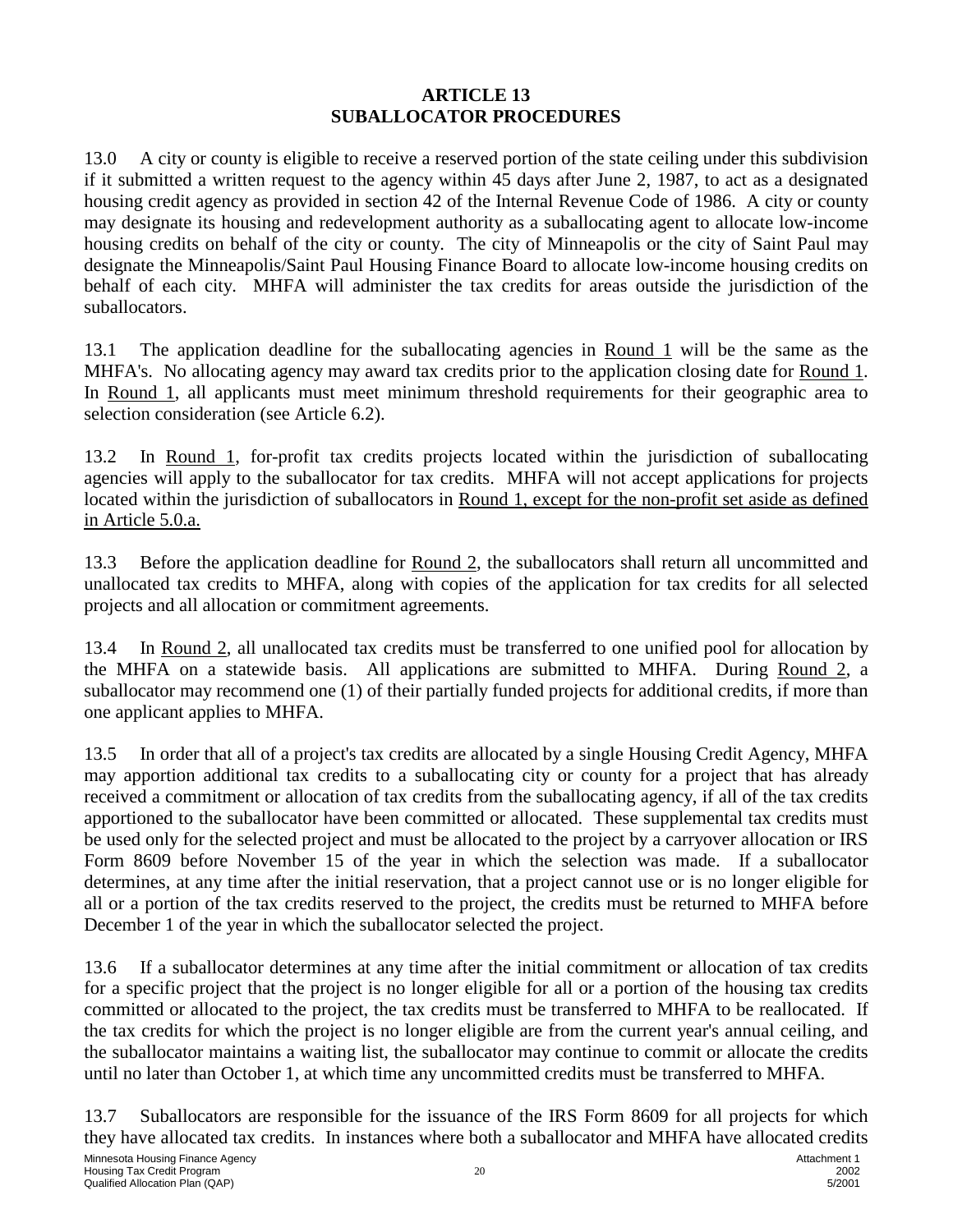to a project, the Housing Credit Agency that first allocated tax credits to the project will prepare the IRS Form 8609.

13.8 Before January 31, the suballocator will submit to MHFA an original completed IRS Form 8610 along with the original Allocation or Carryover Agreements and original IRS Form 8609s completed and issued to all (including tax exempt) projects selected since February 28th of the preceeding calendar year. MHFA will prepare a comprehensive IRS Form 8610, incorporating all carryover and 8609 allocation made in the state of Minnesota for filing with the IRS.

13.9 Suballocators are responsible for the monitoring of tax credit projects, for the term of the Declaration of Land Use Restrictive Covenants, in accordance with 42(m)(1)(b)(iii) (See Article 12) to ensure compliance with applicable federal, state and local requirements. Compliance records shall be available upon request to MHFA from the suballocator or its monitoring agent.

13.10 Before January 31, suballocators will submit to MHFA compliance staff a comprehensive updated report listing all of the HTC projects that have been awarded tax credits by the suballocator. Items to be included in the report are project name, address, building identification numbers, ownership entity and tax identification number, total number of residential units, number of HTC units, year of allocation, amount of tax credits awarded and other information as needed. In addition, suballocators will submit a list of the projects that have been in noncompliance, the year of noncompliance, inspection date and type of noncompliance along with copies of the IRS Form 8823 and the report of noncompliance findings sent to the owner. Suballocators will also submit a copy of their monitoring requirements, procedural manual and forms, and, if applicable, a copy of the monitoring contract with an outside vendor.

13.11 Starting in 1999, a suballocator may elect to enter into a Joint Powers Agreement with MHFA under which MHFA may perform certain functions related to the credit allocation and compliance monitoring. As a condition of the Joint Powers Agreement, the participating suballocator will apportion its entire annual tax credit distribution to MHFA to administer.